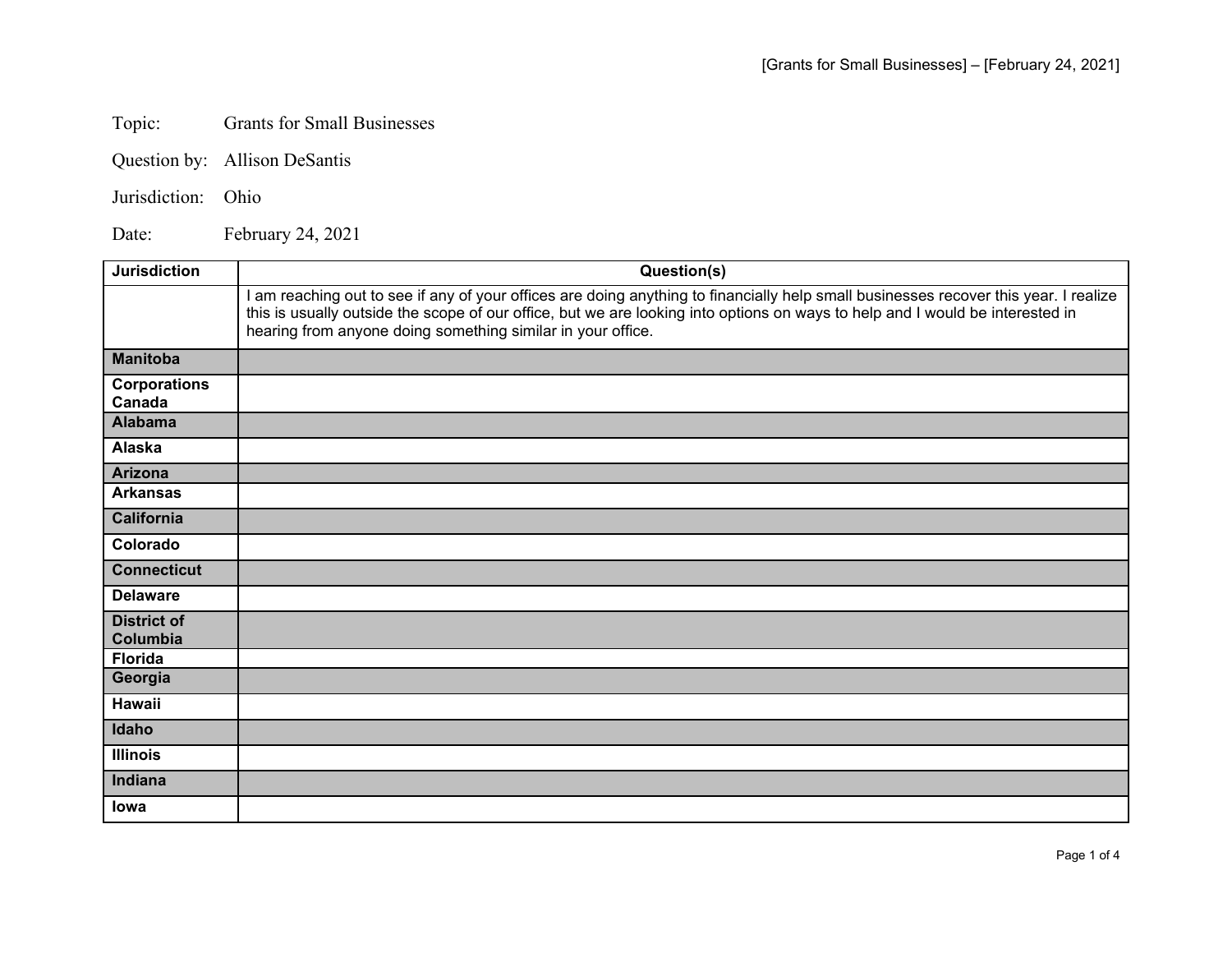| <b>Jurisdiction</b>  | Question(s)                                                                                                                                                                                                                                                                                                                          |
|----------------------|--------------------------------------------------------------------------------------------------------------------------------------------------------------------------------------------------------------------------------------------------------------------------------------------------------------------------------------|
|                      | I am reaching out to see if any of your offices are doing anything to financially help small businesses recover this year. I realize<br>this is usually outside the scope of our office, but we are looking into options on ways to help and I would be interested in<br>hearing from anyone doing something similar in your office. |
| <b>Kansas</b>        |                                                                                                                                                                                                                                                                                                                                      |
| Kentucky             |                                                                                                                                                                                                                                                                                                                                      |
| Louisiana            |                                                                                                                                                                                                                                                                                                                                      |
| <b>Maine</b>         |                                                                                                                                                                                                                                                                                                                                      |
| <b>Maryland</b>      |                                                                                                                                                                                                                                                                                                                                      |
| <b>Massachusetts</b> |                                                                                                                                                                                                                                                                                                                                      |
| <b>Michigan</b>      |                                                                                                                                                                                                                                                                                                                                      |
| <b>Minnesota</b>     |                                                                                                                                                                                                                                                                                                                                      |
| <b>Mississippi</b>   |                                                                                                                                                                                                                                                                                                                                      |
| <b>Missouri</b>      |                                                                                                                                                                                                                                                                                                                                      |
| <b>Montana</b>       |                                                                                                                                                                                                                                                                                                                                      |
| <b>Nebraska</b>      |                                                                                                                                                                                                                                                                                                                                      |
| <b>Nevada</b>        | Please see the links below for some of the resources.                                                                                                                                                                                                                                                                                |
|                      | https://goed.nv.gov/pandemic-emergency-technical-support-pets-grant/                                                                                                                                                                                                                                                                 |
|                      | https://business.nv.gov/Resource Center/Business Resource Center New/                                                                                                                                                                                                                                                                |
|                      | https://nvhealthresponse.nv.gov/wp-content/uploads/2021/02/NV-Roadmap-to-Recovery-Feb-2021.pdf                                                                                                                                                                                                                                       |
|                      | https://goed.nv.gov/                                                                                                                                                                                                                                                                                                                 |
|                      | https://goed.nv.gov/wp-content/uploads/2021/01/Nevada-Recovery-and-Resiliency-Plan-FINAL.pdf                                                                                                                                                                                                                                         |
| <b>New Hampshire</b> |                                                                                                                                                                                                                                                                                                                                      |
| <b>New Jersey</b>    |                                                                                                                                                                                                                                                                                                                                      |
| <b>New Mexico</b>    |                                                                                                                                                                                                                                                                                                                                      |
| <b>New York</b>      |                                                                                                                                                                                                                                                                                                                                      |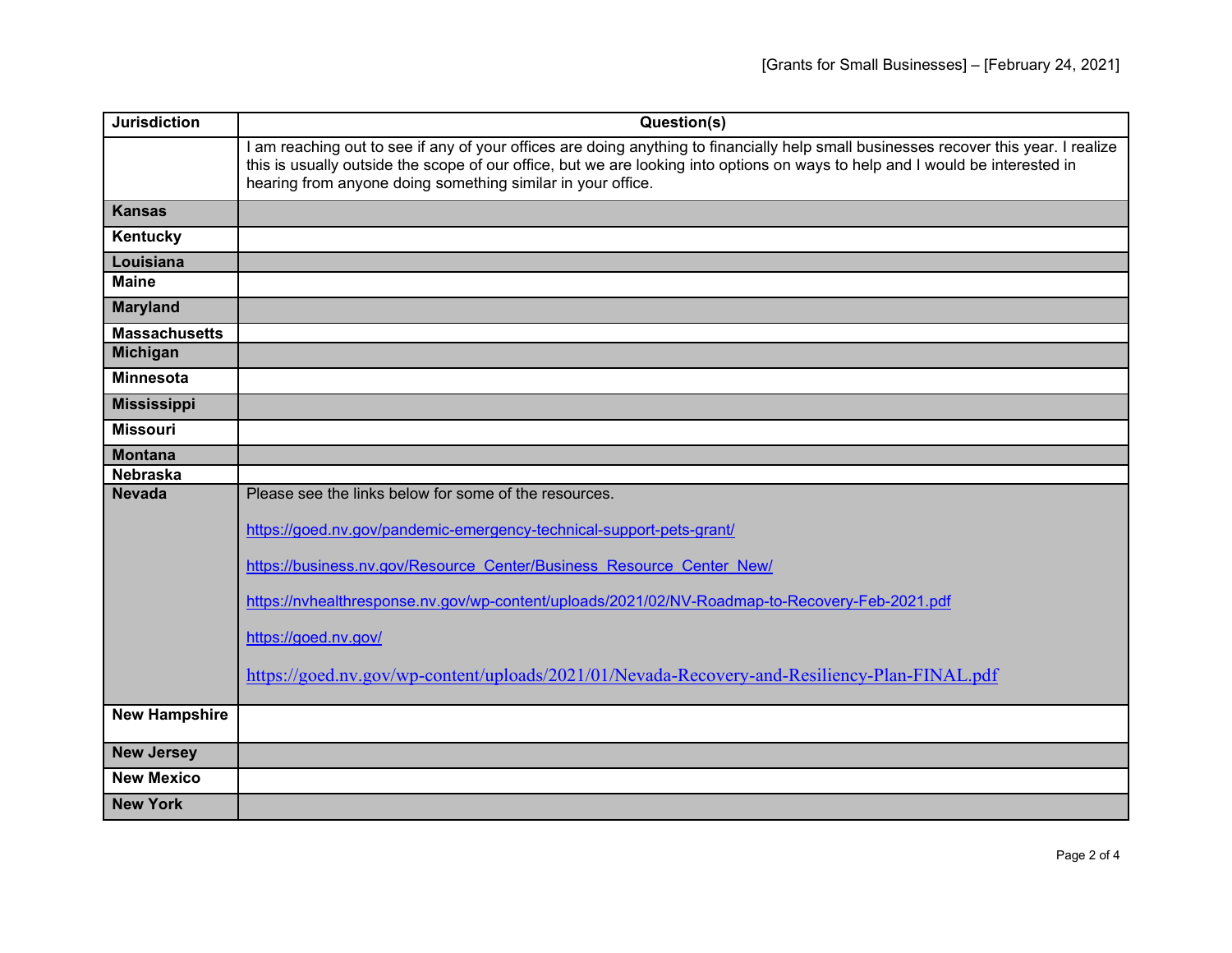| <b>Jurisdiction</b>   | Question(s)                                                                                                                                                                                                                                                                                                                          |
|-----------------------|--------------------------------------------------------------------------------------------------------------------------------------------------------------------------------------------------------------------------------------------------------------------------------------------------------------------------------------|
|                       | I am reaching out to see if any of your offices are doing anything to financially help small businesses recover this year. I realize<br>this is usually outside the scope of our office, but we are looking into options on ways to help and I would be interested in<br>hearing from anyone doing something similar in your office. |
| <b>North Carolina</b> |                                                                                                                                                                                                                                                                                                                                      |
| <b>North Dakota</b>   |                                                                                                                                                                                                                                                                                                                                      |
| <b>Ohio</b>           |                                                                                                                                                                                                                                                                                                                                      |
| <b>Oklahoma</b>       |                                                                                                                                                                                                                                                                                                                                      |
| Oregon                |                                                                                                                                                                                                                                                                                                                                      |
| Pennsylvania          |                                                                                                                                                                                                                                                                                                                                      |
| <b>Rhode Island</b>   |                                                                                                                                                                                                                                                                                                                                      |
| <b>South Carolina</b> |                                                                                                                                                                                                                                                                                                                                      |
| <b>South Dakota</b>   |                                                                                                                                                                                                                                                                                                                                      |
| <b>Tennessee</b>      |                                                                                                                                                                                                                                                                                                                                      |
| <b>Texas</b>          |                                                                                                                                                                                                                                                                                                                                      |
| <b>Utah</b>           |                                                                                                                                                                                                                                                                                                                                      |
| <b>Vermont</b>        |                                                                                                                                                                                                                                                                                                                                      |
| Virginia              |                                                                                                                                                                                                                                                                                                                                      |
| Washington            |                                                                                                                                                                                                                                                                                                                                      |
| <b>West Virginia</b>  |                                                                                                                                                                                                                                                                                                                                      |
| <b>Wisconsin</b>      |                                                                                                                                                                                                                                                                                                                                      |
| Wyoming               |                                                                                                                                                                                                                                                                                                                                      |

**Additional comments:**

**Full text of email:**